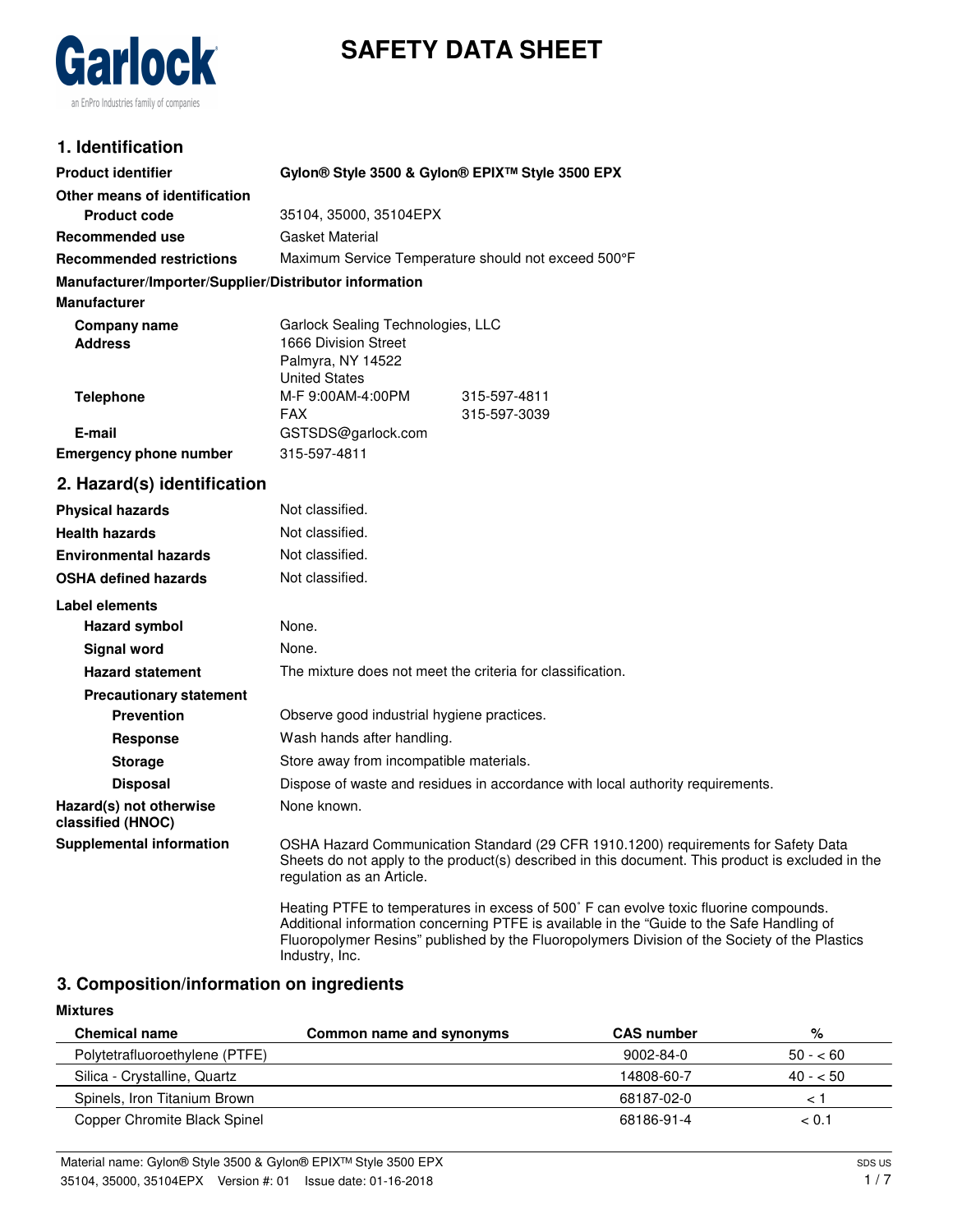| <b>Chemical name</b>                                                         | Common name and synonyms                                                                                                                                                                                                                                | <b>CAS number</b> | %     |
|------------------------------------------------------------------------------|---------------------------------------------------------------------------------------------------------------------------------------------------------------------------------------------------------------------------------------------------------|-------------------|-------|
| Red Iron Oxide                                                               |                                                                                                                                                                                                                                                         | 1309-37-1         | < 0.1 |
|                                                                              | *Designates that a specific chemical identity and/or percentage of composition has been withheld as a trade secret.                                                                                                                                     |                   |       |
| 4. First-aid measures                                                        |                                                                                                                                                                                                                                                         |                   |       |
| <b>Inhalation</b>                                                            | No specific intervention is indicated as the product is not likely to be hazardous by inhalation.<br>Consult a physician if necessary. If exposed to fumes from overheating or combustion, move to<br>fresh air. Consult physician if symptoms persist. |                   |       |
| <b>Skin contact</b>                                                          | The product is not likely to be hazardous by skin contact, but cleansing the skin after use is<br>advisable.                                                                                                                                            |                   |       |
| Eye contact                                                                  | Rinse with water. Get medical attention if irritation develops and persists.                                                                                                                                                                            |                   |       |
| Ingestion                                                                    | No specific intervention is indicated, as product is not likely to be hazardous by ingestion. Consult<br>a physician if necessary.                                                                                                                      |                   |       |
| <b>Most important</b><br>symptoms/effects, acute and<br>delayed              | Direct contact with eyes may cause temporary irritation.                                                                                                                                                                                                |                   |       |
| Indication of immediate<br>medical attention and special<br>treatment needed | Treat symptomatically.                                                                                                                                                                                                                                  |                   |       |
| <b>General information</b>                                                   | Ensure that medical personnel are aware of the material(s) involved, and take precautions to<br>protect themselves.                                                                                                                                     |                   |       |
| 5. Fire-fighting measures                                                    |                                                                                                                                                                                                                                                         |                   |       |
| Suitable extinguishing media                                                 | Water fog. Foam. Dry chemical powder. Carbon dioxide (CO2).                                                                                                                                                                                             |                   |       |
| Unsuitable extinguishing<br>media                                            | Do not use water jet as an extinguisher, as this will spread the fire.                                                                                                                                                                                  |                   |       |
| Specific hazards arising from<br>the chemical                                | During fire, gases hazardous to health may be formed.                                                                                                                                                                                                   |                   |       |
| Special protective equipment<br>and precautions for firefighters             | Self-contained breathing apparatus and full protective clothing must be worn in case of fire.                                                                                                                                                           |                   |       |
| <b>Fire fighting</b><br>equipment/instructions                               | Hydrogen fluoride fumes emitted during a fire can react with water to form hydrofluoric acid. Wear<br>neoprene gloves when handling refuse from fire                                                                                                    |                   |       |
| <b>Specific methods</b>                                                      | Use standard firefighting procedures and consider the hazards of other involved materials.                                                                                                                                                              |                   |       |
| <b>General fire hazards</b>                                                  | No unusual fire or explosion hazards noted.                                                                                                                                                                                                             |                   |       |
| 6. Accidental release measures                                               |                                                                                                                                                                                                                                                         |                   |       |
| Personal precautions,<br>protective equipment and<br>emergency procedures    | None known.                                                                                                                                                                                                                                             |                   |       |

# **7. Handling and storage Precautions for safe handling**

**containment and cleaning up**

Avoid grinding, abrading or other mechanical actions that could release airborne silica. Dust generated from this material must be managed by wet wiping or vacuuming with HEPA filtration equipped vacuum cleaners. Do not dry sweep or blow dust with compressed air. Avoid breathing dust. Avoid contamination of cigarettes or tobacco with dust from this material.

**Conditions for safe storage, Store in original tightly closed container. including any incompatibilities**

## **8. Exposure controls/personal protection**

**Methods and materials for** None necessary.

**Environmental precautions** None known.

### **Occupational exposure limits**

## **US. OSHA Table Z-1 Limits for Air Contaminants (29 CFR 1910.1000)**

| <b>Components</b>                                | Type    | Value            | <b>Form</b> |  |
|--------------------------------------------------|---------|------------------|-------------|--|
| Copper Chromite Black<br>Spinel (CAS 68186-91-4) | Ceiling | $5 \text{ mg/m}$ |             |  |
| Red Iron Oxide (CAS<br>1309-37-1)                | PEL     | 10 $mq/m3$       | Fume.       |  |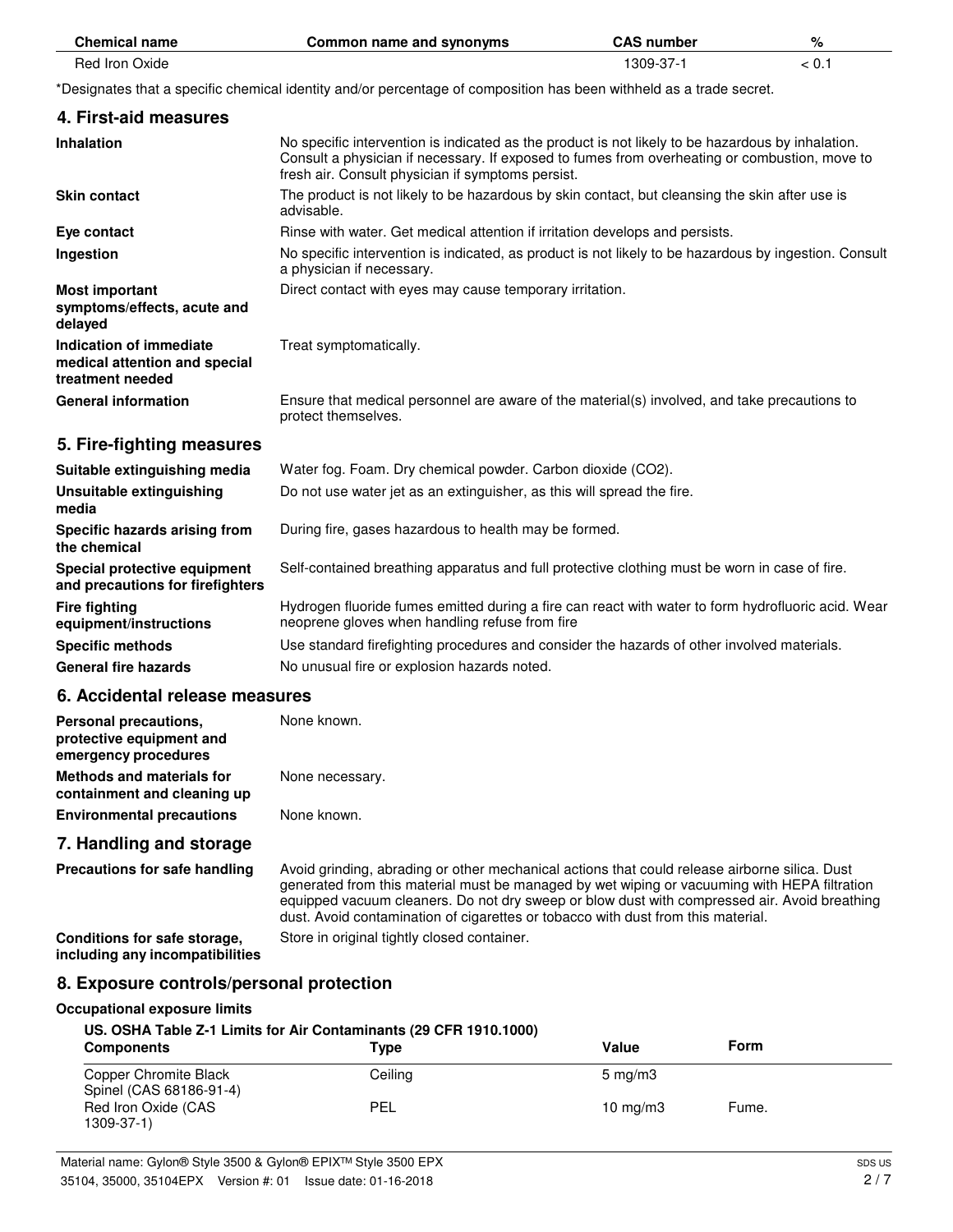| <b>Components</b>                                                                           | US. OSHA Table Z-1 Limits for Air Contaminants (29 CFR 1910.1000)<br><b>Type</b>                                                                                                                                            | Value                                                                                             | Form                                                              |
|---------------------------------------------------------------------------------------------|-----------------------------------------------------------------------------------------------------------------------------------------------------------------------------------------------------------------------------|---------------------------------------------------------------------------------------------------|-------------------------------------------------------------------|
| Silica - Crystalline, Quartz<br>$(CAS 14808-60-7)$<br>US. OSHA Table Z-3 (29 CFR 1910.1000) | PEL                                                                                                                                                                                                                         | $0.05$ mg/m $3$                                                                                   | Respirable dust.                                                  |
| <b>Components</b>                                                                           | <b>Type</b>                                                                                                                                                                                                                 | Value                                                                                             | Form                                                              |
| Red Iron Oxide (CAS<br>$1309 - 37 - 1$                                                      | <b>TWA</b>                                                                                                                                                                                                                  | $5 \text{ mg/m}$ 3                                                                                | Respirable fraction.                                              |
| Silica - Crystalline, Quartz                                                                | <b>TWA</b>                                                                                                                                                                                                                  | $15 \text{ mg/m}$<br>50 mppcf<br>15 mppcf<br>$0.1$ mg/m $3$                                       | Total dust.<br>Total dust.<br>Respirable fraction.<br>Respirable. |
| (CAS 14808-60-7)                                                                            |                                                                                                                                                                                                                             | 2.4 mppcf                                                                                         | Respirable.                                                       |
| <b>US. ACGIH Threshold Limit Values</b>                                                     |                                                                                                                                                                                                                             |                                                                                                   |                                                                   |
| <b>Components</b>                                                                           | <b>Type</b>                                                                                                                                                                                                                 | <b>Value</b>                                                                                      | Form                                                              |
| Red Iron Oxide (CAS<br>1309-37-1)                                                           | <b>TWA</b>                                                                                                                                                                                                                  | $5$ mg/m $3$                                                                                      | Respirable fraction.                                              |
| Silica - Crystalline, Quartz<br>$(CAS 14808-60-7)$                                          | <b>TWA</b>                                                                                                                                                                                                                  | $0.025$ mg/m $3$                                                                                  | Respirable fraction.                                              |
| US. NIOSH: Pocket Guide to Chemical Hazards                                                 |                                                                                                                                                                                                                             |                                                                                                   |                                                                   |
| <b>Components</b>                                                                           | <b>Type</b>                                                                                                                                                                                                                 | <b>Value</b>                                                                                      | <b>Form</b>                                                       |
| <b>Copper Chromite Black</b><br>Spinel (CAS 68186-91-4)                                     | <b>STEL</b>                                                                                                                                                                                                                 | $3$ mg/m $3$                                                                                      | Fume.                                                             |
| Red Iron Oxide (CAS<br>1309-37-1)                                                           | <b>TWA</b>                                                                                                                                                                                                                  | $5 \text{ mg/m}$ 3                                                                                | Dust and fume.                                                    |
| Silica - Crystalline, Quartz<br>$(CAS 14808-60-7)$                                          | <b>TWA</b>                                                                                                                                                                                                                  | $0.05$ mg/m $3$                                                                                   | Respirable dust.                                                  |
| <b>Biological limit values</b>                                                              | No biological exposure limits noted for the ingredient(s).                                                                                                                                                                  |                                                                                                   |                                                                   |
| <b>Exposure guidelines</b>                                                                  | should be monitored and controlled.                                                                                                                                                                                         | Occupational exposure to nuisance dust (total and respirable) and respirable crystalline silica   |                                                                   |
| Appropriate engineering<br>controls                                                         | General ventilation normally adequate.                                                                                                                                                                                      |                                                                                                   |                                                                   |
|                                                                                             | Individual protection measures, such as personal protective equipment                                                                                                                                                       |                                                                                                   |                                                                   |
| Eye/face protection                                                                         | product to prevent eye contact with particulate matter.                                                                                                                                                                     | As generally good practice, safety glasses with side shields are recommended when handling this   |                                                                   |
| <b>Skin protection</b>                                                                      |                                                                                                                                                                                                                             |                                                                                                   |                                                                   |
| <b>Hand protection</b>                                                                      | solvents and other hazards present.                                                                                                                                                                                         | When handling hot material, use heat resistant gloves. Glove selection must take into account any |                                                                   |
| <b>Other</b>                                                                                | Not normally needed.                                                                                                                                                                                                        |                                                                                                   |                                                                   |
| <b>Respiratory protection</b>                                                               | Exposure Limit.                                                                                                                                                                                                             | Use a particulate filter respirator for particulate concentrations exceeding the Occupational     |                                                                   |
| <b>Thermal hazards</b>                                                                      | Wear appropriate thermal protective clothing, when necessary.                                                                                                                                                               |                                                                                                   |                                                                   |
| <b>General hygiene</b><br>considerations                                                    | Always observe good personal hygiene measures, such as washing after handling the material<br>and before eating, drinking, and/or smoking. Routinely wash work clothing and protective<br>equipment to remove contaminants. |                                                                                                   |                                                                   |
| 9. Physical and chemical properties                                                         |                                                                                                                                                                                                                             |                                                                                                   |                                                                   |
| <b>Annesrance</b>                                                                           |                                                                                                                                                                                                                             |                                                                                                   |                                                                   |

| Appearance            |                   |
|-----------------------|-------------------|
| <b>Physical state</b> | Solid.            |
| Form                  | Sheets or Gaskets |
| Color                 | Fawn              |
| Odor                  | None.             |
| Odor threshold        | Not available.    |
|                       |                   |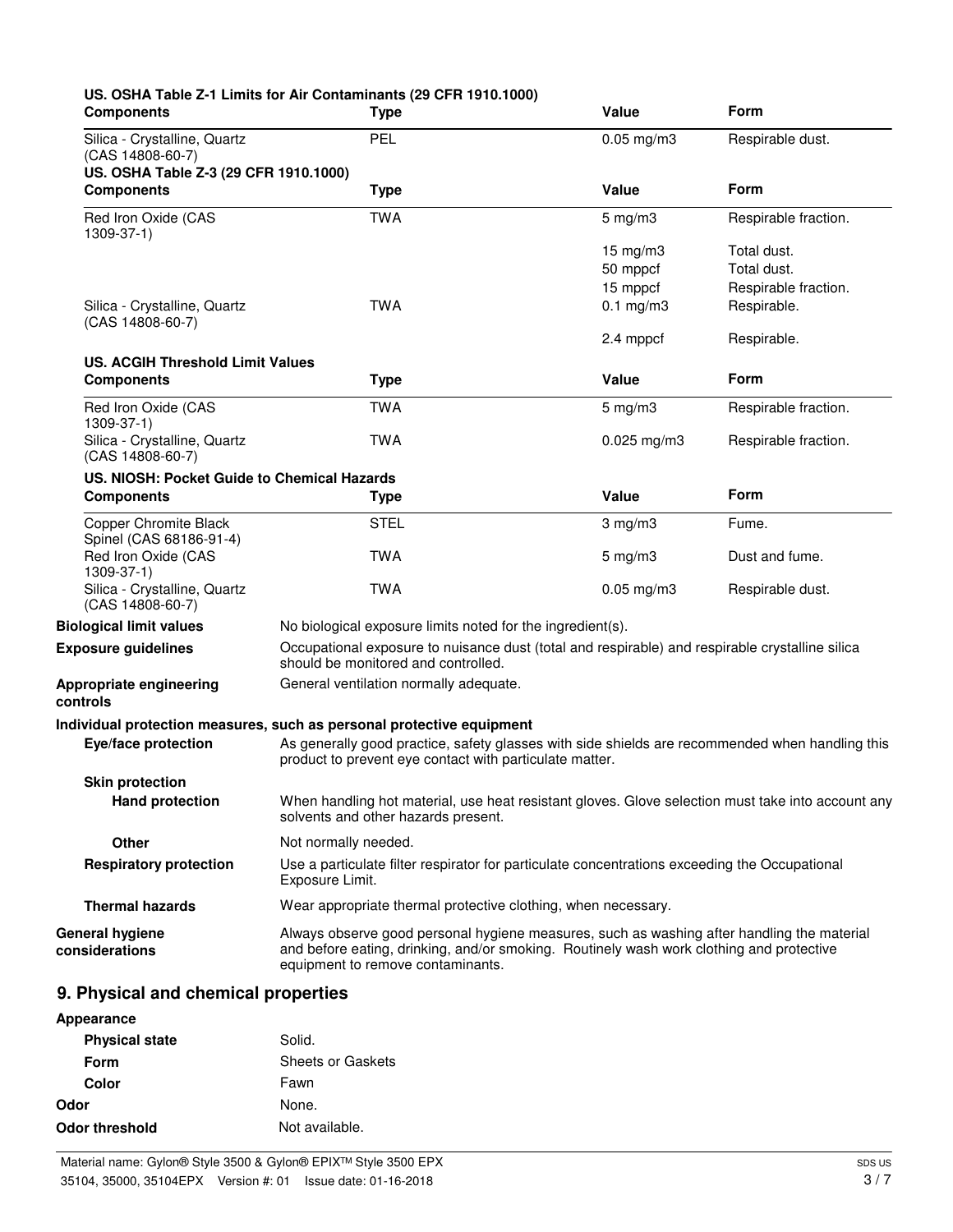| pН                                                   | Not Applicable                                                                                                                                                                                                                                                                                                      |
|------------------------------------------------------|---------------------------------------------------------------------------------------------------------------------------------------------------------------------------------------------------------------------------------------------------------------------------------------------------------------------|
| Melting point/freezing point                         | 620.6 °F (327 °C)                                                                                                                                                                                                                                                                                                   |
| Initial boiling point and boiling<br>range           | Not Applicable                                                                                                                                                                                                                                                                                                      |
| <b>Flash point</b>                                   | Not Applicable                                                                                                                                                                                                                                                                                                      |
| <b>Evaporation rate</b>                              | Not Applicable                                                                                                                                                                                                                                                                                                      |
| Flammability (solid, gas)                            | Not available.                                                                                                                                                                                                                                                                                                      |
| Upper/lower flammability or explosive limits         |                                                                                                                                                                                                                                                                                                                     |
| <b>Flammability limit - lower</b><br>(%)             | Not Applicable                                                                                                                                                                                                                                                                                                      |
| <b>Flammability limit - lower</b><br>(%) temperature | Not Applicable                                                                                                                                                                                                                                                                                                      |
| <b>Flammability limit - upper</b><br>(%)             | Not Applicable                                                                                                                                                                                                                                                                                                      |
| <b>Flammability limit - upper</b><br>(%) temperature | Not Applicable                                                                                                                                                                                                                                                                                                      |
| Explosive limit - lower (%)                          | Not Applicable                                                                                                                                                                                                                                                                                                      |
| Explosive limit - lower (%)<br>temperature           | Not Applicable                                                                                                                                                                                                                                                                                                      |
| Explosive limit - upper (%)                          | Not Applicable                                                                                                                                                                                                                                                                                                      |
| Explosive limit - upper (%)<br>temperature           | Not Applicable                                                                                                                                                                                                                                                                                                      |
| Vapor pressure                                       | Not Applicable                                                                                                                                                                                                                                                                                                      |
| <b>Vapor density</b>                                 | Not Applicable                                                                                                                                                                                                                                                                                                      |
| <b>Relative density</b>                              | $2.16$ g/cm3                                                                                                                                                                                                                                                                                                        |
| Solubility(ies)                                      |                                                                                                                                                                                                                                                                                                                     |
| Solubility (water)                                   | Not Soluble                                                                                                                                                                                                                                                                                                         |
| <b>Partition coefficient</b><br>(n-octanol/water)    | Not Applicable                                                                                                                                                                                                                                                                                                      |
| <b>Auto-ignition temperature</b>                     | 968 - 1040 °F (520 - 560 °C)                                                                                                                                                                                                                                                                                        |
| <b>Decomposition temperature</b>                     | $>$ 500 °F ( $>$ 260 °C)                                                                                                                                                                                                                                                                                            |
| <b>Viscosity</b>                                     | Not Applicable                                                                                                                                                                                                                                                                                                      |
| Other information                                    |                                                                                                                                                                                                                                                                                                                     |
| <b>Explosive limit</b>                               | Not Applicable                                                                                                                                                                                                                                                                                                      |
| Flash point class                                    | Not Applicable                                                                                                                                                                                                                                                                                                      |
| <b>Specific gravity</b>                              | 2.16                                                                                                                                                                                                                                                                                                                |
| 10. Stability and reactivity                         |                                                                                                                                                                                                                                                                                                                     |
| Reactivity                                           | The product is stable and non-reactive under normal conditions of use, storage and transport.                                                                                                                                                                                                                       |
| <b>Chemical stability</b>                            | Material is stable under normal conditions.                                                                                                                                                                                                                                                                         |
| <b>Possibility of hazardous</b><br>reactions         | No dangerous reaction known under conditions of normal use.                                                                                                                                                                                                                                                         |
| <b>Conditions to avoid</b>                           | Keep away from heat, sparks and open flame.                                                                                                                                                                                                                                                                         |
| Incompatible materials                               | Incompatible or can react with finely divided metal powders (e.g. aluminum and magnesium),<br>molten alkali metals, and potent oxidizers like fluorine and related compounds like chlorine<br>trifluoride. Contact with incompatibles can cause fire or explosion.                                                  |
| <b>Hazardous decomposition</b><br>products           | Composition of by-products from the result of a fire or thermal decomposition will vary depending<br>on the specific conditions. Hazardous gases/vapors possibly evolved include smoke, hydrogen<br>fluoride, carbonyl fluoride, perfluorocarbon olefins and carbon monoxide. There may be others<br>unknown to us. |

# **11. Toxicological information**

# **Information on likely routes of exposure**

| <b>Inhalation</b>   | No adverse effects due to inhalation are expected.   |
|---------------------|------------------------------------------------------|
| <b>Skin contact</b> | No adverse effects due to skin contact are expected. |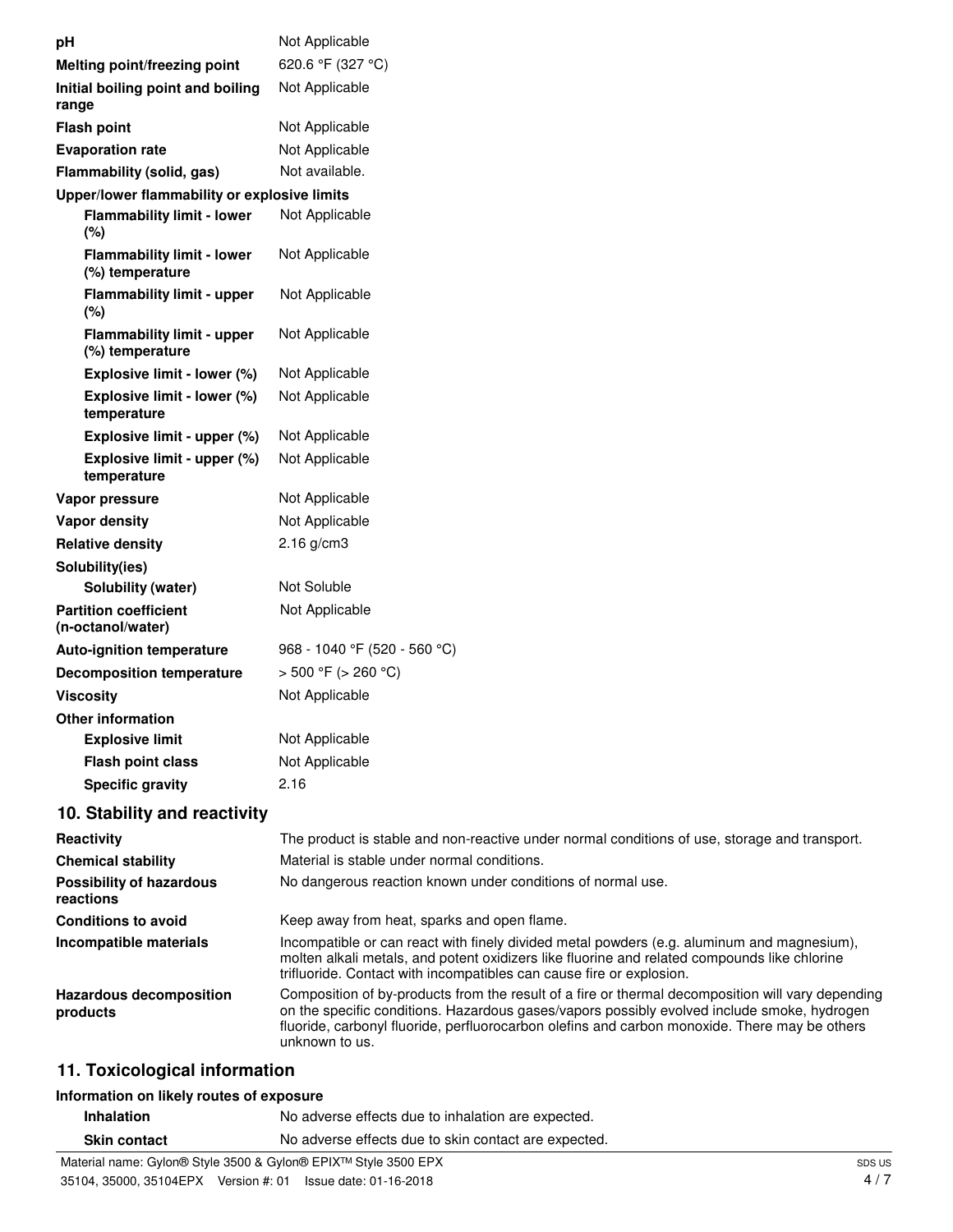| Eye contact                                                                                                                       | Direct contact with eyes may cause temporary irritation.                                                                                                                                                                                                                                                                                                                                                                                                                                                                                                                                                                                                                                                                                                                                                                                                                                                                                                                                                                                                                                                                                                                                                                                                                                                                                                                                                                                                                                                                                                                         |                                                                                                                                                                                                                                                                                                                                                                                                                                                                                                                                                                                                                                                                                                 |  |
|-----------------------------------------------------------------------------------------------------------------------------------|----------------------------------------------------------------------------------------------------------------------------------------------------------------------------------------------------------------------------------------------------------------------------------------------------------------------------------------------------------------------------------------------------------------------------------------------------------------------------------------------------------------------------------------------------------------------------------------------------------------------------------------------------------------------------------------------------------------------------------------------------------------------------------------------------------------------------------------------------------------------------------------------------------------------------------------------------------------------------------------------------------------------------------------------------------------------------------------------------------------------------------------------------------------------------------------------------------------------------------------------------------------------------------------------------------------------------------------------------------------------------------------------------------------------------------------------------------------------------------------------------------------------------------------------------------------------------------|-------------------------------------------------------------------------------------------------------------------------------------------------------------------------------------------------------------------------------------------------------------------------------------------------------------------------------------------------------------------------------------------------------------------------------------------------------------------------------------------------------------------------------------------------------------------------------------------------------------------------------------------------------------------------------------------------|--|
| Ingestion                                                                                                                         | Expected to be a low ingestion hazard.                                                                                                                                                                                                                                                                                                                                                                                                                                                                                                                                                                                                                                                                                                                                                                                                                                                                                                                                                                                                                                                                                                                                                                                                                                                                                                                                                                                                                                                                                                                                           |                                                                                                                                                                                                                                                                                                                                                                                                                                                                                                                                                                                                                                                                                                 |  |
| Symptoms related to the<br>physical, chemical and<br>toxicological characteristics                                                | Direct contact with eyes may cause temporary irritation.                                                                                                                                                                                                                                                                                                                                                                                                                                                                                                                                                                                                                                                                                                                                                                                                                                                                                                                                                                                                                                                                                                                                                                                                                                                                                                                                                                                                                                                                                                                         |                                                                                                                                                                                                                                                                                                                                                                                                                                                                                                                                                                                                                                                                                                 |  |
| Information on toxicological effects                                                                                              |                                                                                                                                                                                                                                                                                                                                                                                                                                                                                                                                                                                                                                                                                                                                                                                                                                                                                                                                                                                                                                                                                                                                                                                                                                                                                                                                                                                                                                                                                                                                                                                  |                                                                                                                                                                                                                                                                                                                                                                                                                                                                                                                                                                                                                                                                                                 |  |
| <b>Acute toxicity</b>                                                                                                             |                                                                                                                                                                                                                                                                                                                                                                                                                                                                                                                                                                                                                                                                                                                                                                                                                                                                                                                                                                                                                                                                                                                                                                                                                                                                                                                                                                                                                                                                                                                                                                                  | No effects due to exposure to the product are anticipated. If exposed to thermal decomposition<br>products of the PTFE, temporary symptoms of polymer fume fever, a temporary flu-like illness<br>with chills, fever, and sometimes cough, of approximately 24 hours duration may arise. There are<br>some reports in the literature of persistent pulmonary effects in individuals, especially smokers,<br>who have repeated episodes of polymer fume fever. Because of complicating factors, such as<br>mixed exposures and smoking history, these findings are uncertain. Small amounts of carbonyl<br>fluoride and hydrogen fluoride may also be evolved when PTFE is overheated or burned. |  |
| <b>Skin corrosion/irritation</b>                                                                                                  | Prolonged skin contact may cause temporary irritation.                                                                                                                                                                                                                                                                                                                                                                                                                                                                                                                                                                                                                                                                                                                                                                                                                                                                                                                                                                                                                                                                                                                                                                                                                                                                                                                                                                                                                                                                                                                           |                                                                                                                                                                                                                                                                                                                                                                                                                                                                                                                                                                                                                                                                                                 |  |
| Serious eye damage/eye<br>irritation                                                                                              | Direct contact with eyes may cause temporary irritation.                                                                                                                                                                                                                                                                                                                                                                                                                                                                                                                                                                                                                                                                                                                                                                                                                                                                                                                                                                                                                                                                                                                                                                                                                                                                                                                                                                                                                                                                                                                         |                                                                                                                                                                                                                                                                                                                                                                                                                                                                                                                                                                                                                                                                                                 |  |
| Respiratory or skin sensitization                                                                                                 |                                                                                                                                                                                                                                                                                                                                                                                                                                                                                                                                                                                                                                                                                                                                                                                                                                                                                                                                                                                                                                                                                                                                                                                                                                                                                                                                                                                                                                                                                                                                                                                  |                                                                                                                                                                                                                                                                                                                                                                                                                                                                                                                                                                                                                                                                                                 |  |
| <b>Respiratory sensitization</b>                                                                                                  | Not a respiratory sensitizer.                                                                                                                                                                                                                                                                                                                                                                                                                                                                                                                                                                                                                                                                                                                                                                                                                                                                                                                                                                                                                                                                                                                                                                                                                                                                                                                                                                                                                                                                                                                                                    |                                                                                                                                                                                                                                                                                                                                                                                                                                                                                                                                                                                                                                                                                                 |  |
| <b>Skin sensitization</b>                                                                                                         | This product is not expected to cause skin sensitization.                                                                                                                                                                                                                                                                                                                                                                                                                                                                                                                                                                                                                                                                                                                                                                                                                                                                                                                                                                                                                                                                                                                                                                                                                                                                                                                                                                                                                                                                                                                        |                                                                                                                                                                                                                                                                                                                                                                                                                                                                                                                                                                                                                                                                                                 |  |
| <b>Germ cell mutagenicity</b>                                                                                                     | mutagenic or genotoxic.                                                                                                                                                                                                                                                                                                                                                                                                                                                                                                                                                                                                                                                                                                                                                                                                                                                                                                                                                                                                                                                                                                                                                                                                                                                                                                                                                                                                                                                                                                                                                          | No data available to indicate product or any components present at greater than 0.1% are                                                                                                                                                                                                                                                                                                                                                                                                                                                                                                                                                                                                        |  |
| Carcinogenicity                                                                                                                   | In 1997, IARC (the International Agency for Research on Cancer) concluded that crystalline silica<br>inhaled from occupational sources can cause lung cancer in humans. However in making the<br>overall evaluation, IARC noted that "carcinogenicity was not detected in all industrial<br>circumstances studied. Carcinogenicity may be dependent on inherent characteristics of the<br>crystalline silica or on external factors affecting its biological activity or distribution of its<br>polymorphs." (IARC Monographs on the evaluation of the carcinogenic risks of chemicals to<br>humans, Silica, silicates dust and organic fibres, 1997, Vol. 68, IARC, Lyon, France.) In June<br>2003, SCOEL (the EU Scientific Committee on Occupational Exposure Limits) concluded that the<br>main effect in humans of the inhalation of respirable crystalline silica dust is silicosis. "There is<br>sufficient information to conclude that the relative risk of lung cancer is increased in persons with<br>silicosis (and, apparently, not in employees without silicosis exposed to silica dust in quarries and<br>in the ceramic industry). Therefore, preventing the onset of silicosis will also reduce the cancer<br>risk" (SCOEL SUM Doc 94-final, June 2003) According to the current state of the art, worker<br>protection against silicosis can be consistently assured by respecting the existing regulatory<br>occupational exposure limits. Occupational exposure to respirable dust and respirable crystalline<br>silica should be monitored and controlled. |                                                                                                                                                                                                                                                                                                                                                                                                                                                                                                                                                                                                                                                                                                 |  |
| IARC Monographs. Overall Evaluation of Carcinogenicity<br>Copper Chromite Black Spinel (CAS 68186-91-4)                           |                                                                                                                                                                                                                                                                                                                                                                                                                                                                                                                                                                                                                                                                                                                                                                                                                                                                                                                                                                                                                                                                                                                                                                                                                                                                                                                                                                                                                                                                                                                                                                                  | 3 Not classifiable as to carcinogenicity to humans.                                                                                                                                                                                                                                                                                                                                                                                                                                                                                                                                                                                                                                             |  |
| Polytetrafluoroethylene (PTFE) (CAS 9002-84-0)<br>Red Iron Oxide (CAS 1309-37-1)<br>Silica - Crystalline, Quartz (CAS 14808-60-7) | OSHA Specifically Regulated Substances (29 CFR 1910.1001-1052)                                                                                                                                                                                                                                                                                                                                                                                                                                                                                                                                                                                                                                                                                                                                                                                                                                                                                                                                                                                                                                                                                                                                                                                                                                                                                                                                                                                                                                                                                                                   | 3 Not classifiable as to carcinogenicity to humans.<br>3 Not classifiable as to carcinogenicity to humans.<br>1 Carcinogenic to humans.                                                                                                                                                                                                                                                                                                                                                                                                                                                                                                                                                         |  |
| Silica - Crystalline, Quartz (CAS 14808-60-7)                                                                                     | US. National Toxicology Program (NTP) Report on Carcinogens                                                                                                                                                                                                                                                                                                                                                                                                                                                                                                                                                                                                                                                                                                                                                                                                                                                                                                                                                                                                                                                                                                                                                                                                                                                                                                                                                                                                                                                                                                                      | Cancer                                                                                                                                                                                                                                                                                                                                                                                                                                                                                                                                                                                                                                                                                          |  |
| Silica - Crystalline, Quartz (CAS 14808-60-7)                                                                                     |                                                                                                                                                                                                                                                                                                                                                                                                                                                                                                                                                                                                                                                                                                                                                                                                                                                                                                                                                                                                                                                                                                                                                                                                                                                                                                                                                                                                                                                                                                                                                                                  | Known To Be Human Carcinogen.                                                                                                                                                                                                                                                                                                                                                                                                                                                                                                                                                                                                                                                                   |  |
| <b>Reproductive toxicity</b>                                                                                                      |                                                                                                                                                                                                                                                                                                                                                                                                                                                                                                                                                                                                                                                                                                                                                                                                                                                                                                                                                                                                                                                                                                                                                                                                                                                                                                                                                                                                                                                                                                                                                                                  | This product is not expected to cause reproductive or developmental effects.                                                                                                                                                                                                                                                                                                                                                                                                                                                                                                                                                                                                                    |  |
| Specific target organ toxicity -<br>single exposure                                                                               | Not classified.                                                                                                                                                                                                                                                                                                                                                                                                                                                                                                                                                                                                                                                                                                                                                                                                                                                                                                                                                                                                                                                                                                                                                                                                                                                                                                                                                                                                                                                                                                                                                                  |                                                                                                                                                                                                                                                                                                                                                                                                                                                                                                                                                                                                                                                                                                 |  |
| Specific target organ toxicity -<br>repeated exposure                                                                             | Not classified.                                                                                                                                                                                                                                                                                                                                                                                                                                                                                                                                                                                                                                                                                                                                                                                                                                                                                                                                                                                                                                                                                                                                                                                                                                                                                                                                                                                                                                                                                                                                                                  |                                                                                                                                                                                                                                                                                                                                                                                                                                                                                                                                                                                                                                                                                                 |  |
| <b>Aspiration hazard</b>                                                                                                          | Not an aspiration hazard.                                                                                                                                                                                                                                                                                                                                                                                                                                                                                                                                                                                                                                                                                                                                                                                                                                                                                                                                                                                                                                                                                                                                                                                                                                                                                                                                                                                                                                                                                                                                                        |                                                                                                                                                                                                                                                                                                                                                                                                                                                                                                                                                                                                                                                                                                 |  |
| 12. Ecological information                                                                                                        |                                                                                                                                                                                                                                                                                                                                                                                                                                                                                                                                                                                                                                                                                                                                                                                                                                                                                                                                                                                                                                                                                                                                                                                                                                                                                                                                                                                                                                                                                                                                                                                  |                                                                                                                                                                                                                                                                                                                                                                                                                                                                                                                                                                                                                                                                                                 |  |
| <b>Ecotoxicity</b>                                                                                                                |                                                                                                                                                                                                                                                                                                                                                                                                                                                                                                                                                                                                                                                                                                                                                                                                                                                                                                                                                                                                                                                                                                                                                                                                                                                                                                                                                                                                                                                                                                                                                                                  | The product is not classified as environmentally hazardous. However, this does not exclude the<br>possibility that large or frequent spills can have a harmful or damaging effect on the environment.                                                                                                                                                                                                                                                                                                                                                                                                                                                                                           |  |
| Persistence and degradability                                                                                                     | No data is available on the degradability of this product.                                                                                                                                                                                                                                                                                                                                                                                                                                                                                                                                                                                                                                                                                                                                                                                                                                                                                                                                                                                                                                                                                                                                                                                                                                                                                                                                                                                                                                                                                                                       |                                                                                                                                                                                                                                                                                                                                                                                                                                                                                                                                                                                                                                                                                                 |  |
| <b>Bioaccumulative potential</b>                                                                                                  | No data available.                                                                                                                                                                                                                                                                                                                                                                                                                                                                                                                                                                                                                                                                                                                                                                                                                                                                                                                                                                                                                                                                                                                                                                                                                                                                                                                                                                                                                                                                                                                                                               |                                                                                                                                                                                                                                                                                                                                                                                                                                                                                                                                                                                                                                                                                                 |  |
| <b>Mobility in soil</b>                                                                                                           | No data available.                                                                                                                                                                                                                                                                                                                                                                                                                                                                                                                                                                                                                                                                                                                                                                                                                                                                                                                                                                                                                                                                                                                                                                                                                                                                                                                                                                                                                                                                                                                                                               |                                                                                                                                                                                                                                                                                                                                                                                                                                                                                                                                                                                                                                                                                                 |  |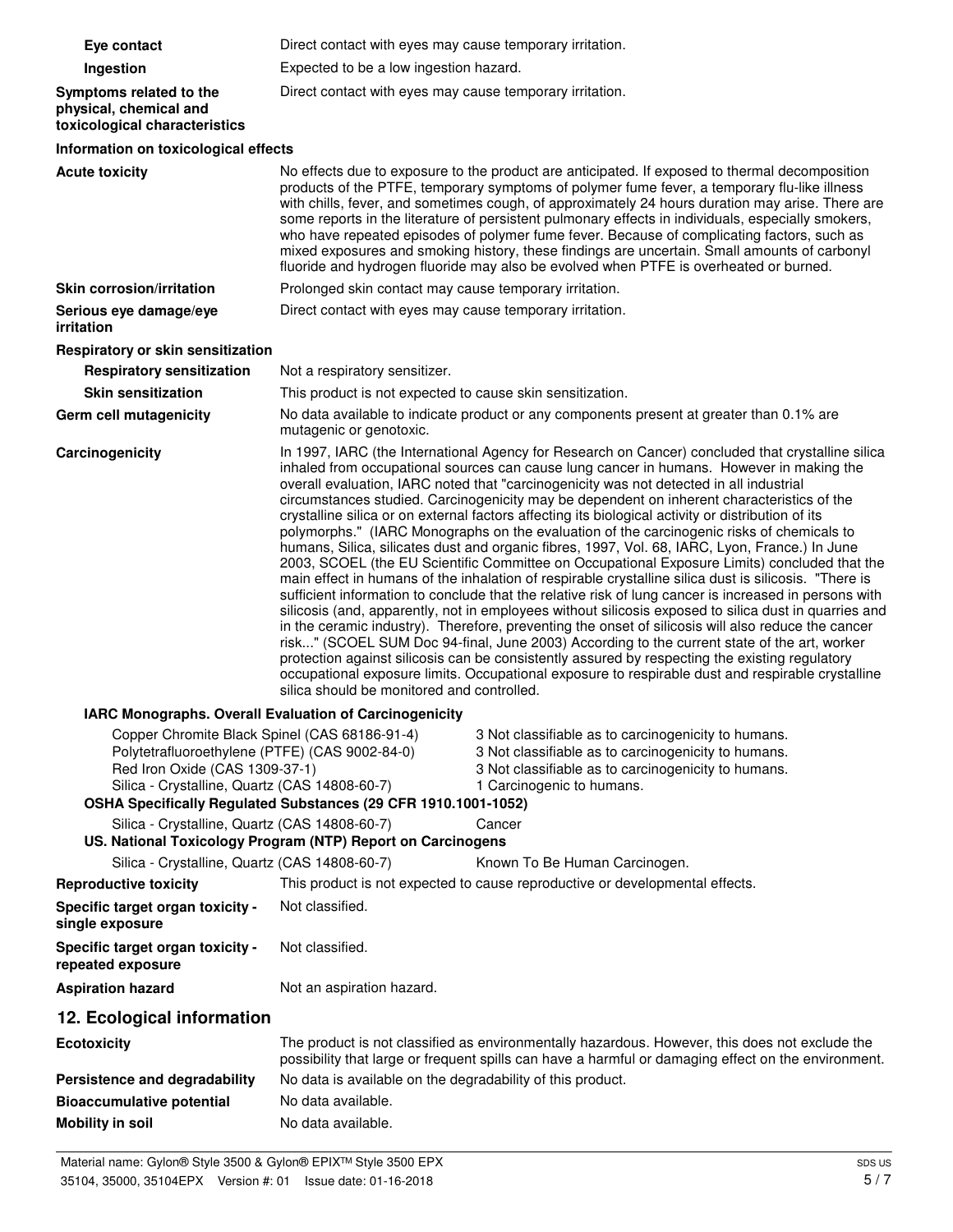**Other adverse effects** No other adverse environmental effects (e.g. ozone depletion, photochemical ozone creation potential, endocrine disruption, global warming potential) are expected from this component.

## **13. Disposal considerations**

| <b>Disposal instructions</b>             | Not available.                                                                                                    |
|------------------------------------------|-------------------------------------------------------------------------------------------------------------------|
| Local disposal regulations               | Dispose in accordance with all applicable regulations.                                                            |
| Hazardous waste code                     | The waste code should be assigned in discussion between the user, the producer and the waste<br>disposal company. |
| Waste from residues / unused<br>products | Dispose of in accordance with local regulations.                                                                  |
| <b>Contaminated packaging</b>            | Not available.                                                                                                    |

## **14. Transport information**

#### **DOT**

Not regulated as dangerous goods.

#### **IATA**

Not regulated as dangerous goods.

#### **IMDG**

Not regulated as dangerous goods.

#### **Transport in bulk according to** Not applicable. **Annex II of MARPOL 73/78 and the IBC Code**

# **15. Regulatory information**

| <b>US federal regulations</b>                                                                                                                                             | All components are on the U.S. EPA TSCA Inventory List.<br>This product is not known to be a "Hazardous Chemical" as defined by the OSHA Hazard<br>Communication Standard, 29 CFR 1910.1200. |                                                                                                                                                                                                            |  |
|---------------------------------------------------------------------------------------------------------------------------------------------------------------------------|----------------------------------------------------------------------------------------------------------------------------------------------------------------------------------------------|------------------------------------------------------------------------------------------------------------------------------------------------------------------------------------------------------------|--|
| TSCA Section 12(b) Export Notification (40 CFR 707, Subpt. D)                                                                                                             |                                                                                                                                                                                              |                                                                                                                                                                                                            |  |
| Not regulated.<br><b>TSCA Chemical Action Plans, Chemicals of Concern</b>                                                                                                 |                                                                                                                                                                                              |                                                                                                                                                                                                            |  |
| Polytetrafluoroethylene (PTFE) (CAS 9002-84-0)<br><b>CERCLA Hazardous Substance List (40 CFR 302.4)</b>                                                                   |                                                                                                                                                                                              | Long-Chain Perfluorinated Chemicals (PFCs) Action Plan                                                                                                                                                     |  |
| Not listed.                                                                                                                                                               |                                                                                                                                                                                              |                                                                                                                                                                                                            |  |
| <b>SARA 304 Emergency release notification</b>                                                                                                                            |                                                                                                                                                                                              |                                                                                                                                                                                                            |  |
| Not regulated.                                                                                                                                                            |                                                                                                                                                                                              |                                                                                                                                                                                                            |  |
| OSHA Specifically Regulated Substances (29 CFR 1910.1001-1052)                                                                                                            |                                                                                                                                                                                              |                                                                                                                                                                                                            |  |
| Silica - Crystalline, Quartz (CAS 14808-60-7)                                                                                                                             |                                                                                                                                                                                              | Cancer<br>lung effects<br>immune system effects<br>kidney effects                                                                                                                                          |  |
| Superfund Amendments and Reauthorization Act of 1986 (SARA)<br><b>SARA 302 Extremely hazardous substance</b><br>Not listed.<br>SARA 313 (TRI reporting)<br>Not regulated. |                                                                                                                                                                                              |                                                                                                                                                                                                            |  |
| Other federal regulations                                                                                                                                                 |                                                                                                                                                                                              |                                                                                                                                                                                                            |  |
| Clean Air Act (CAA) Section 112 Hazardous Air Pollutants (HAPs) List                                                                                                      |                                                                                                                                                                                              |                                                                                                                                                                                                            |  |
| Not regulated.<br>Clean Air Act (CAA) Section 112(r) Accidental Release Prevention (40 CFR 68.130)                                                                        |                                                                                                                                                                                              |                                                                                                                                                                                                            |  |
| Not regulated.                                                                                                                                                            |                                                                                                                                                                                              |                                                                                                                                                                                                            |  |
| <b>Safe Drinking Water Act</b><br>(SDWA)                                                                                                                                  | Not regulated.                                                                                                                                                                               |                                                                                                                                                                                                            |  |
| <b>US state regulations</b>                                                                                                                                               |                                                                                                                                                                                              |                                                                                                                                                                                                            |  |
| <b>California Proposition 65</b>                                                                                                                                          |                                                                                                                                                                                              |                                                                                                                                                                                                            |  |
|                                                                                                                                                                           |                                                                                                                                                                                              | WARNING: California Safe Drinking Water and Toxic Enforcement Act of 1986 (Proposition 65): This material<br>is not known to contain any chemicals currently listed as carcinogens or reproductive toxins. |  |